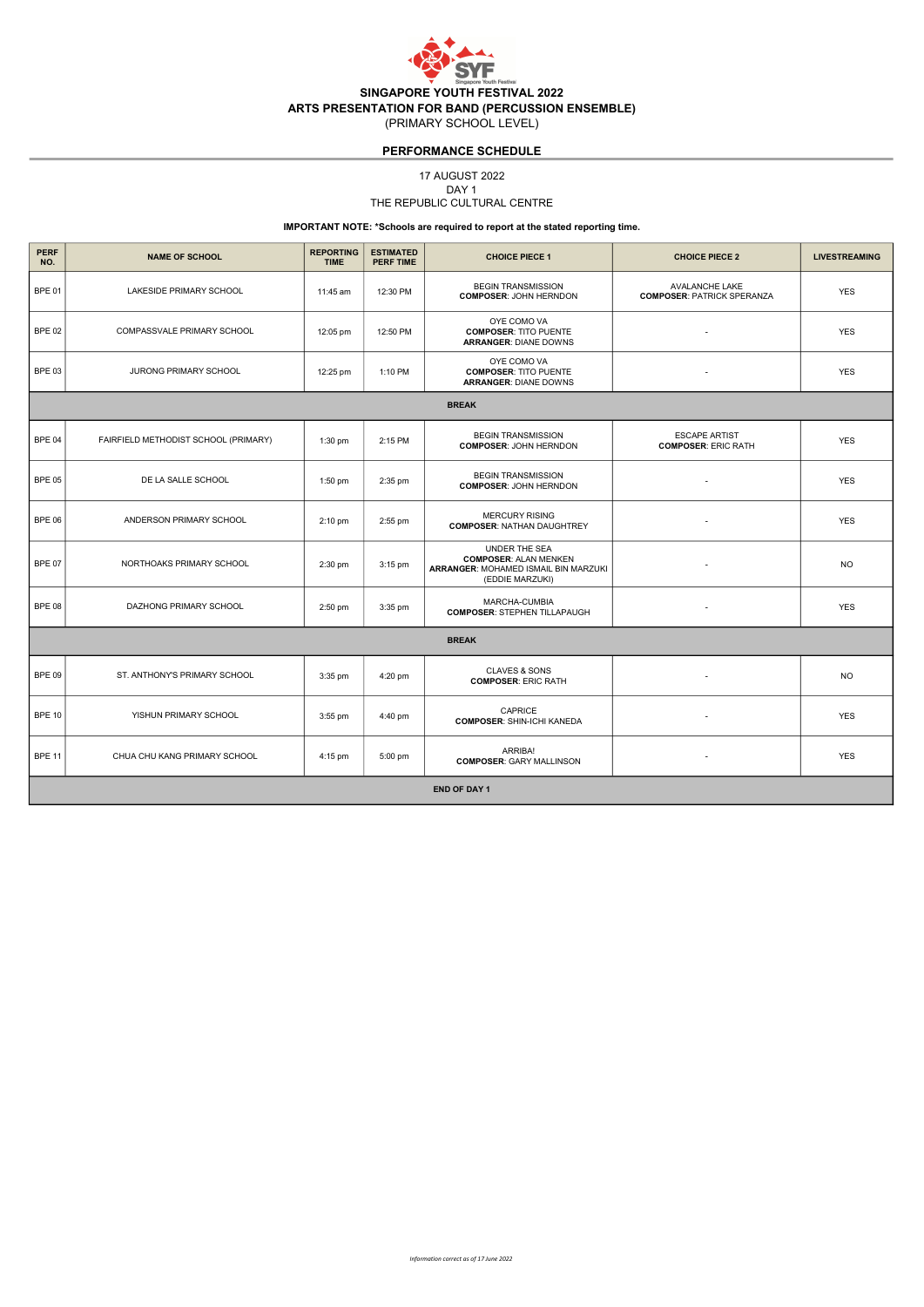

# PERFORMANCE SCHEDULE

18 AUGUST 2022

### THE REPUBLIC CULTURAL CENTRE DAY 2

IMPORTANT NOTE: \*Schools are required to report at the stated reporting time.

| <b>PERF</b><br>NO.  | <b>NAME OF SCHOOL</b>                 | <b>REPORTING</b><br><b>TIME</b> | <b>ESTIMATED</b><br><b>PERF TIME</b> | <b>CHOICE PIECE 1</b>                                                                                                                                               | <b>CHOICE PIECE 2</b>                                                  | <b>LIVESTREAMING</b> |  |  |
|---------------------|---------------------------------------|---------------------------------|--------------------------------------|---------------------------------------------------------------------------------------------------------------------------------------------------------------------|------------------------------------------------------------------------|----------------------|--|--|
| <b>BPE 12</b>       | FENGSHAN PRIMARY SCHOOL               | 9:15 AM                         | 10:00 AM                             | <b>IMPERIUM</b><br><b>COMPOSER: MICHAEL SWEENEY</b>                                                                                                                 |                                                                        | <b>YES</b>           |  |  |
| <b>BPE 13</b>       | <b>GREENRIDGE PRIMARY SCHOOL</b>      | 9:35 AM                         | 10:20 AM                             | DON'T YOU WORRY 'BOUT A THING<br><b>COMPOSER: STEVIE WONDER</b><br>ARRANGER: DIANE DOWNS AND RICK<br><b>MATTINGLY</b>                                               |                                                                        | <b>NO</b>            |  |  |
| <b>BPE 14</b>       | <b>CEDAR PRIMARY SCHOOL</b>           | 9:55 AM                         | 10:40 AM                             | <b>SEASIDE STROLL</b><br><b>COMPOSER: KANDIS TAYLOR</b>                                                                                                             | $\sim$                                                                 | <b>YES</b>           |  |  |
| <b>BPE 15</b>       | KUO CHUAN PRESBYTERIAN PRIMARY SCHOOL | 10:15 AM                        | 11:00 AM                             | <b>LONDON BRIDGE</b><br>ARRANGER: LUDWIG MUSIC PUBLISHING<br><b>COMPANY</b>                                                                                         |                                                                        | <b>YES</b>           |  |  |
| <b>BPE 16</b>       | BUKIT PANJANG PRIMARY SCHOOL          | 10:35 AM                        | 11:20 AM                             | THE AVENGERS<br><b>COMPOSER: ALAN SILVESTRI</b><br><b>ARRANGER: JOHNNIE VINSON</b>                                                                                  |                                                                        | <b>YES</b>           |  |  |
| <b>LUNCH</b>        |                                       |                                 |                                      |                                                                                                                                                                     |                                                                        |                      |  |  |
| <b>BPE 17</b>       | LIANHUA PRIMARY SCHOOL                | 11:45 AM                        | 12:30 PM                             | FIRST SUITE FOR SIX PERCUSSIONISTS<br><b>COMPOSER: SHIN-ICHI KANEDA</b>                                                                                             |                                                                        | <b>YES</b>           |  |  |
| <b>BPE 18</b>       | GAN ENG SENG PRIMARY SCHOOL           | 12:05 pm                        | 12:50 PM                             | RUMBA DA BUMBA<br><b>COMPOSER: CHRIS CROCKARELL</b>                                                                                                                 | MI CHA CHA PA' TI<br><b>COMPOSER: LALO DAVILA</b>                      | <b>YES</b>           |  |  |
| <b>BPE 19</b>       | CLEMENTI PRIMARY SCHOOL               | 12:25 pm                        | 1:10 PM                              | MARCH FORWARD TO OUR FUTURE!<br><b>COMPOSER: DAX WILSON</b>                                                                                                         |                                                                        | <b>YES</b>           |  |  |
| <b>BPE 20</b>       | <b>KRANJI PRIMARY SCHOOL</b>          | 12:45 pm                        | 1:30 PM                              | <b>CRAZY DANCE</b><br><b>COMPOSER: JOSH WALKER</b>                                                                                                                  | ROLLING WALNUTS<br>ARRANGER: TRADITIONAL FOLK DRUMMING<br>CHOREOGRAPHY | <b>YES</b>           |  |  |
| <b>BREAK</b>        |                                       |                                 |                                      |                                                                                                                                                                     |                                                                        |                      |  |  |
| <b>BPE 21</b>       | ST. ANDREW'S JUNIOR SCHOOL            | 1:30 pm                         | 2:15 PM                              | <b>BIG YELLOW MAMBO</b><br><b>COMPOSER: DAVID STEINQUEST</b>                                                                                                        | $\blacksquare$                                                         | <b>YES</b>           |  |  |
| <b>BPE 22</b>       | YUHUA PRIMARY SCHOOL                  | 1:50 pm                         | 2:35 PM                              | JUMP IN THE LINE<br><b>COMPOSER: HARRY BELAFONTE, RALPH DE</b><br>LEON, GABRIEL OLLER AND STEVE SAMUEL<br><b>ARRANGER: DIANE DOWNS AND RICK</b><br><b>MATTINGLY</b> |                                                                        | N <sub>O</sub>       |  |  |
| <b>BPE 23</b>       | WEST SPRING PRIMARY SCHOOL            | 2:10 pm                         | 2:55 PM                              | WINTERLAND<br><b>COMPOSER: BRIAN SLAWSON</b>                                                                                                                        |                                                                        | <b>YES</b>           |  |  |
| <b>END OF DAY 2</b> |                                       |                                 |                                      |                                                                                                                                                                     |                                                                        |                      |  |  |